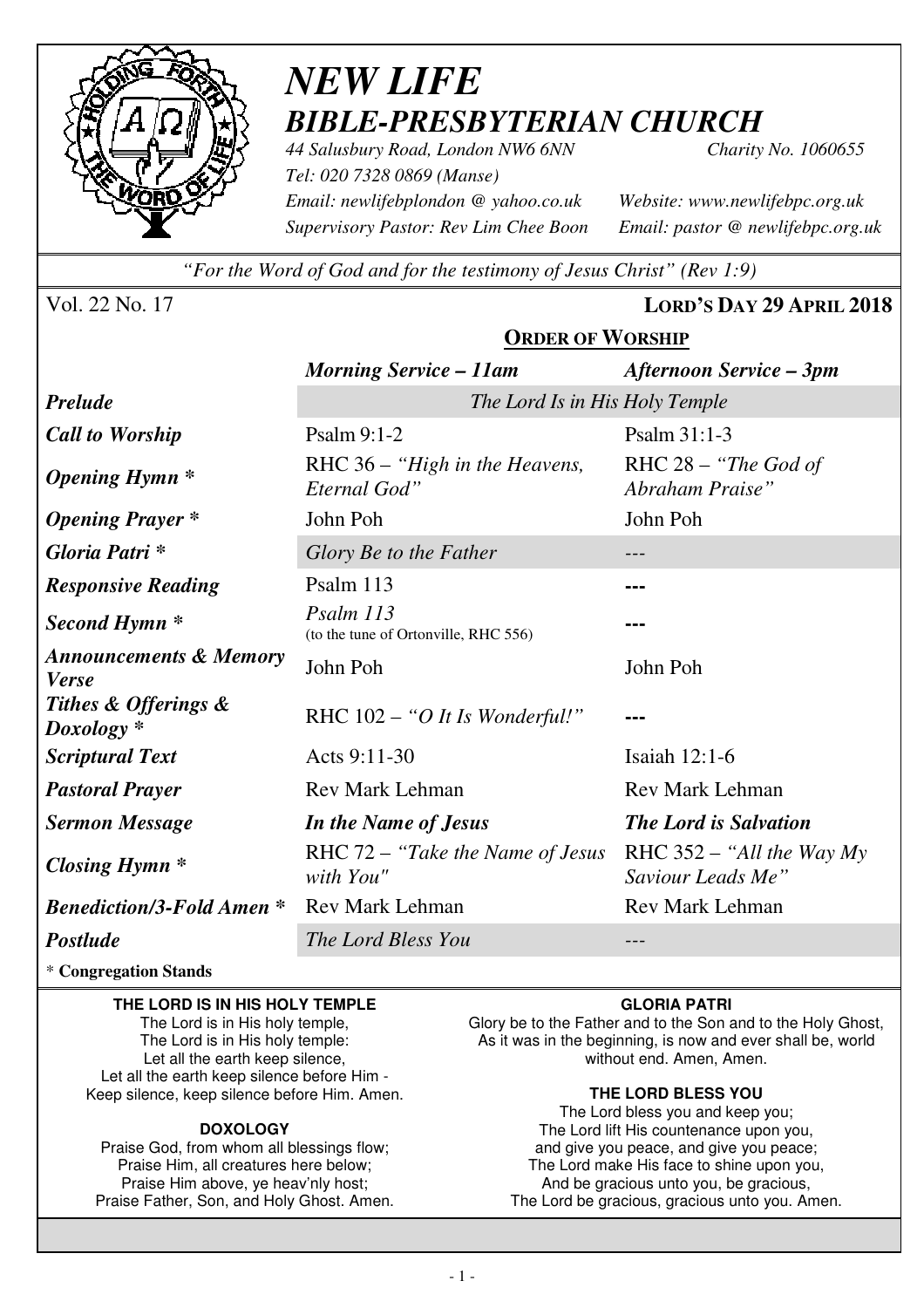# **WHAT TO DO WITH YOUR SINS?**

### **Adapted from Life BPC Singapore Weekly, Sunday 8th April 2018**

Proverbs 28:13 – "He that covereth his sins shall not prosper: but whoso confesseth and forsaketh them shall have mercy."

This proverb contrasts what happens when we deal with sins foolishly, with what happens when we deal with them wisely. The two different ways of dealing with sin can be summarised in the words 'covering' and 'confessing.'

### **The Foolish Covering of Sins**

The first part of the proverb says, "He that covereth his sins shall not prosper." If you have an open wound on your arm that is red, swollen and infected, how should you treat it? Should you cover it up with a plaster so that no one can see it, and then hope that the wound will get healed by itself? If you do that, the infection will only get worse – pus will accumulate inside the wound, and it may soon become gangrenous. Your arm would then have to be amputated. This illustrates what happens when a person covers his sins.

When people sin, they attempt to cover it in different ways: Some will deny it. They pretend that it never happened, hoping that it will just go away. Others will defend their sinful act, and say, "I couldn't help it. Anyone would have done the same thing I did." The trend today is to say that their sins were committed under great mental stress or severe depression, which deserves sympathy rather than rebuke.

There are some who seek to reduce the sinfulness of their sin by calling it by a different name. For example, adultery is called 'having an affair'; slander is called 'gossip'; and gambling is called 'gaming.' Some people would say, "Well, the sin I committed is not as bad as the sins that others have committed. In fact, some good may come out of it."

Very often people deflect the blame to someone else, and say, "That person made me do it" or "the Devil made me do it." But the worst are those who blame God for their sins. This is what Adam did when God confronted him with his sin. He said, "The woman whom Thou gavest to be with me, she gave me of the tree, and I did eat." (Genesis 3:12)

All these ways of covering sin have one thing in common – they are all self-protective measures. We think that they can preserve our pride or reputation from being hurt or damaged. But all they do is to make things a lot worse for us.

For instance, when King David's sin of adultery made Bathsheba pregnant, he quickly tried to cover it up. He ordered Bathsheba's husband to return home immediately, hoping that he would enjoy a night in bed with her so that when the baby is born, he would think it was his own child. But Uriah felt that this would be unfair to his comrades on the battlefield, and so he refused to enjoy the comforts of his bed, and he slept outside his house.

David was so desperate to keep his reputation intact that he had Uriah killed in battle, so that he could quickly marry Bathsheba, and the child's birth would then appear to be a result of their marriage. Thus we see that David's attempt to cover up his adultery led him to commit a worse sin – murder! Covering up our sins makes us sink lower and lower into depravity. Please remember this before you make any attempt to cover up your sin: "He that covereth his sins shall not prosper."

All attempts to cover up our sins are also futile because nothing can ever be kept covered from the eyes of God. David eventually had to admit his guilt when God sent Nathan to expose it. But even before that happened, God gave David no peace. Listen to his own description in Psalm 32 of the inward turmoil he suffered (vv.3-4): When I kept silence, my bones waxed old through my roaring all the day long. For day and night Thy hand was heavy upon me: my moisture is turned into the drought of summer. Here David tells how he felt so restless, so weak and depressed because of the guilt of his sin.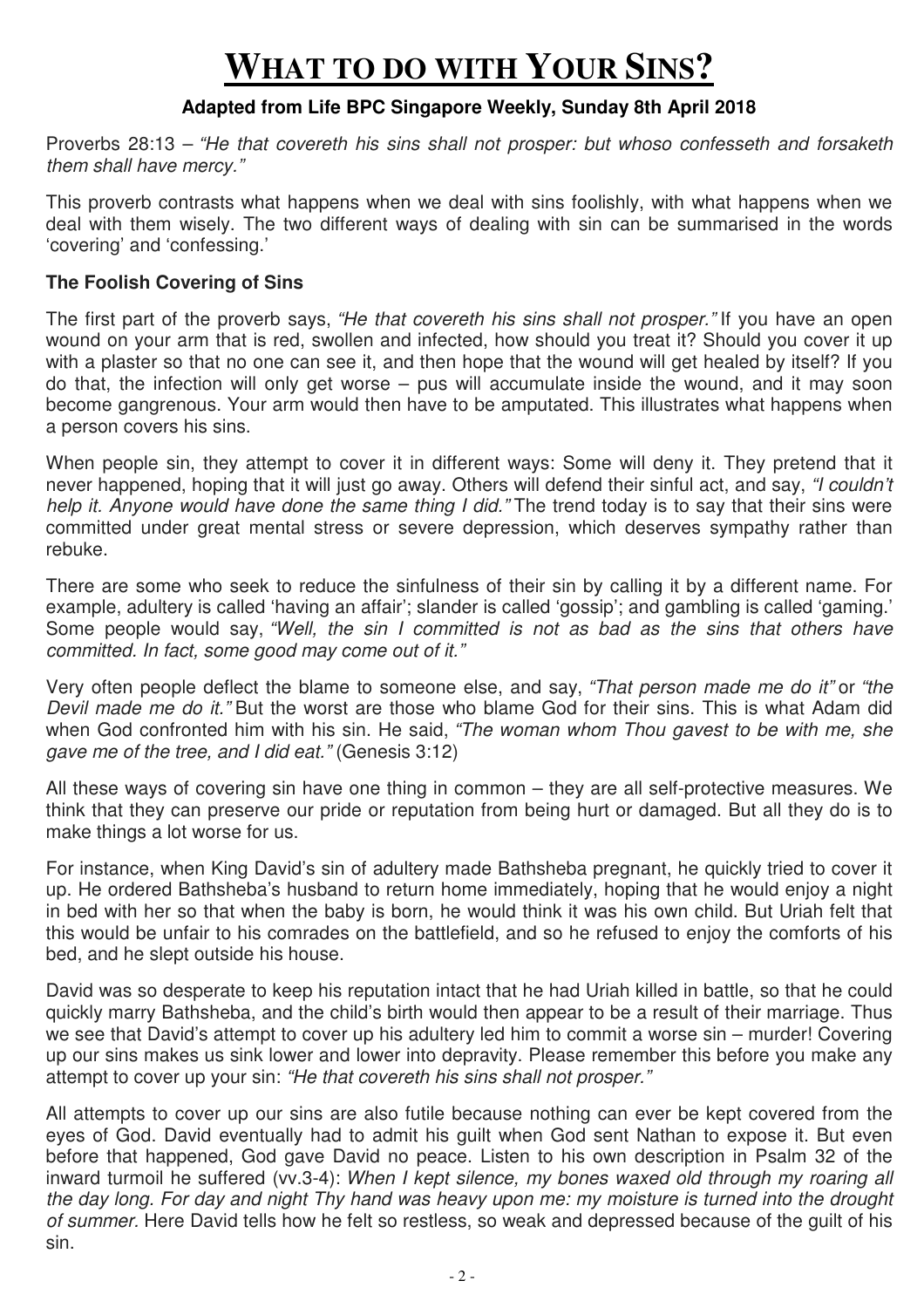What happened when he finally confessed his transgressions to the Lord? "I acknowledged my sin unto Thee, and mine iniquity have I not hid. I said, I will confess my transgressions unto the LORD; and Thou forgavest the iniquity of my sin."  $(v.5)$  God forgave him – What great relief and joy this brought to him!

That is why David began this psalm by saying, "Blessed is he whose transgression is forgiven, whose sin is covered. Blessed is the man unto whom the LORD imputeth not iniquity, and in whose spirit there is no quile!" The drought of summer was dispelled from his soul as cool refreshing streams of God's love began to flow freely again. God's heavy hand was lifted up from David, as that same hand now lifted him up to offer praise and thanks to God! His youthfulness was restored, as the guilt of his sin was removed. What a great and wonderful change David experienced here.

### **The Wise Confessing of Sins**

This brings us now to look at the wise way to deal with our sins: Confessing them. It is only when we confess our sin that we can experience the wonderful relief and comfort of knowing that God has really forgiven us our sins. God has given us His promise in 1 John 1:9 – "If we confess our sins, He is faithful and just to forgive us our sins, and to cleanse us from all unrighteousness."

Whenever you commit any sin you must confess it to God immediately, and say, "I did it and what I did was wrong. I am fully to blame for it and no one else. O Lord, I am so sorry that I have sinned against Thee and caused Thee so much pain. Please have mercy on me and forgive me." When you do that, you can rest assured that God will comfort you and restore to you all the peace and joy that you had lost. As God says in Jeremiah 31:13 – "...for I will turn their mourning into joy, and will comfort them, and make them rejoice from their sorrow."

Here we must define was constitutes true confession of one's sin. Not every confession is true confession. Therefore not every confession will bring the blessedness of being forgiven. The basic element in confession of sin is agreement. There must be full agreement with God about your sin. As long as the slightest disagreement exists, and you keep trying to justify what you have done, you are not looking at your sin the way that God looks at it. God looks at your sin with deep sorrow. Do you feel the same sorrow that God feels for the sins you confess?

There are times when a person is confronted with his sin, and he feels sorry about it, but his sorrow does not mean that he agrees with God about his sin. He feels sorry only because he was caught and his sin was exposed and now he has to bear the shame of being punished for it. This kind of sorrow leads only to resentment and bitterness. It does not lead to the blessedness of being forgiven.

Godly sorrow is not so much mourning about the shame that one has to bear for sin, but the damage and hurt that one has caused to God and to others. When we truly confess our sins, we will sense the horror of the sins we have committed. Then we will truly forsake the sins we confess.

It would be a terrible thing for a person to confess his sin only to commit it again and again. Confession by itself is of no use, until it causes a person to forsake the sin he has committed. That is why the proverb says, "...but whoso confesseth and forsaketh them shall have mercy.

If you have an open wound on your arm that is red, swollen and infected the best thing to do is to expose the wound, drain out all the pus, wash it thoroughly with clean water and apply an antiseptic cream on it. This may be painful, but it can save your arm from amputation.

God has provided something better to wash away our sins: The precious blood that Christ shed on the Cross of Calvary. Let us use it every day to deal with the sins we commit in thought, word or deed. And always remember this: Covering your sins is foolish, but confessing them and claiming the cleansing power of Christ's blood is wise.

- Rev Charles Seet